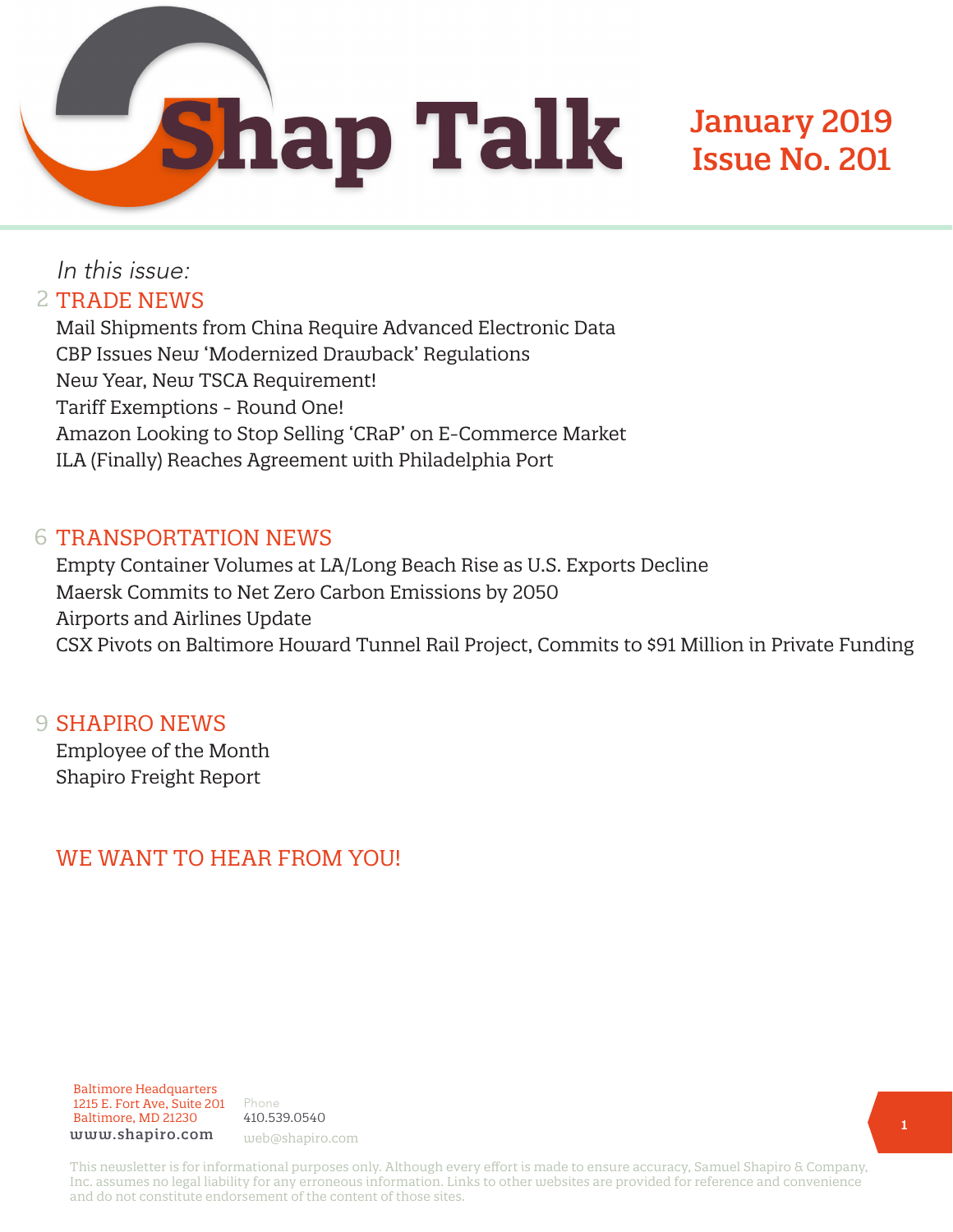

## **TRADE NEWS:**

## Mail Shipments from China Require Advanced Electronic Data

Effective January 1, 2019, Advance Electronic Data (AED) will be required for 100% of all postal shipments into the United States originating from China. This notice also applies to Special Administrative Regions of the People's Republic of China (Hong Kong and Macau), as well as to Foreign Postal Operators that ship goods from China to the United States.

U.S. Customs and Border Protection (CBP) would like carriers to communicate with postal officials in the People's Republic of China, Hong Kong, and Macau to confirm that all containers with postal shipments have provided AED prior to loading them onto their conveyance. If the postal operator identifies to the carrier that a container does not meet the AED requirements, then the carrier has been instructed to not accept that container.

Currently, there are no planned CBP enforcement actions against the trade due to the new requirement. However, CBP has stated that shipments not complying with the new AED protocol could be returned to origin and that enforcement could commence any time after January 1, 2019. For more information, please reference [CSMS #18-00758,](https://csms.cbp.gov/viewmssg.asp?Recid=23971&page=&srch_argv=mail&srchtype=&btype=&sortby=&sby=) which was issued by CBP in December 2018.

Are you unsure if your shipment is affected by the new AED requirement? Please contact us at [compliance@shapiro.com](mailto:compliance%40shapiro.com?subject=) with any questions and we would be happy to assist!

## CBP Issues New 'Modernized Drawback' Regulations

On December 18, 2018, as directed by the Trade Facilitation and Trade Enforcement Act of 2015 (TFTEA), U.S. Customs and Border Protection (CBP) issued the new ['Modernized Drawback' regulations](https://www.federalregister.gov/documents/2018/12/18/2018-26793/modernized-drawback) in the Federal Register.

These regulations establish new processes for drawback pursuant to TFTEA that liberalize the merchandise substitution standard, simplify recordkeeping requirements, extend and standardize timelines for filing drawback claims, and require the electronic filing of drawback claims.

On December 17, 2018, CBP also issued CSMS message [18-000737](https://csms.cbp.gov/viewmssg.asp?Recid=23949&page=&srch_argv=accelerated%20&srchtype=&btype=&sortby=&sby=) advising that the regulations necessary for CBP to begin processing payments for Accelerated Payment (AP) on TFTEA drawback claims are now effective.

For further information on the new drawback regulations please contact:

Randy Mitchell - CBP Office of Trade, Trade Policy and Programs, 202-863-6532 or [randy.mitchell@cbp.](mailto:%20randy.mitchell%40cbp.dhs.gov?subject=) [dhs.gov](mailto:%20randy.mitchell%40cbp.dhs.gov?subject=).

Baltimore Headquarters Baltimore Headquarters 1215 E. Fort Ave, Suite 201 www.shapiro.com web@shapiro.com Baltimore, MD 21230

Phone Phone rnone<br>410.539.0540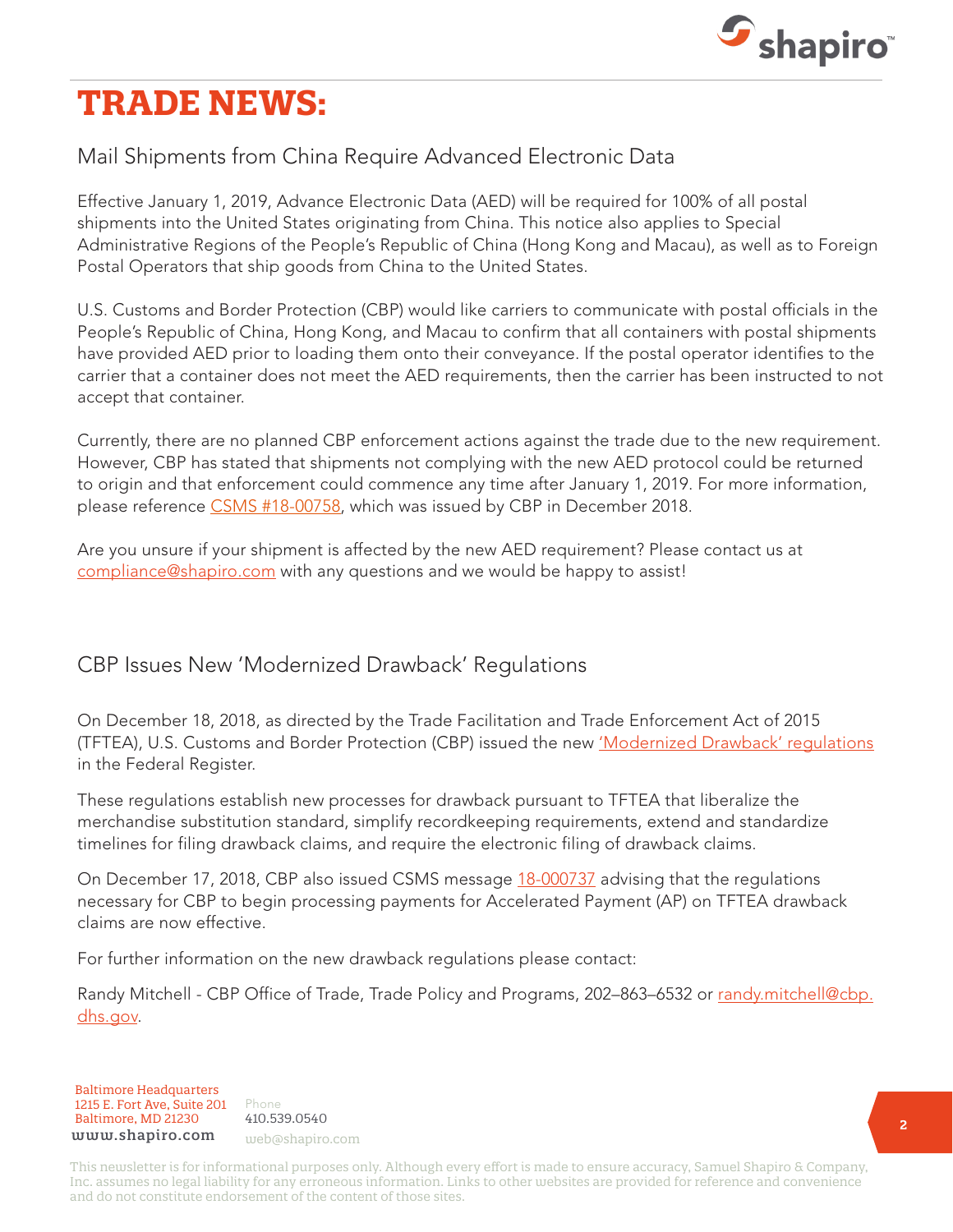

CBP has also scheduled Monthly Drawback and Deployment Support Calls:

#### Monthly Drawback Calls

Call-In Number: 1-877-873-8017

Code: 6215791

The Trade Policy and Program Office will host a Monthly Drawback Trade support call between 1:00 PM ET and 2:00 PM ET on the last Wednesday of each month to answer policy and technical questions.

Scheduled Days: January 30, 2019 & February 27, 2019.

#### Deployment Support Calls

Call-In Number: 1-877-336-1828

Code: 6124214

The Trade Policy and Program Office will host a series of Drawback Support calls for the trade between 2:00 PM ET and 3:00 PM ET to assist filers with any last-minute questions or concerns they may have.

Scheduled Days: February 19 - 22, 2019 & February 25 - March 1, 2019.

Please reach out to [compliance@shapiro.com](mailto:compliance%40shapiro.com?subject=) should you have any questions or require further clarification.

#### New Year, New TSCA Requirement!

The EPA published the Formaldehyde Emission Standards for Composite Wood Products final rule on December 12, 2016. Now it's time for importers, distributors and retailers to step up!

Beginning on **March 22, 2019**, importers, distributors and retailers of composite wood products, such as hardwood, plywood, medium-density fiberboard (MDF) and particleboard, must include certification that the articles conform to Title VI of the Toxic Substances Control Act (TSCA) by including the following statement, which must be signed by the importer, in all shipments:

#### "I certify that all chemical substances in this shipment comply with all applicable rules or orders under TSCA and that I am not offering a chemical substance for entry in violation of TSCA or any applicable rule or order under TSCA."

This includes household and other finished goods made with these products.

Baltimore Headquarters Baltimore Headquarters 1215 E. Fort Ave, Suite 201  ${\tt www.shapiro.com}$  web@shapiro.com Baltimore, MD 21230

Phone Phone rnone<br>410.539.0540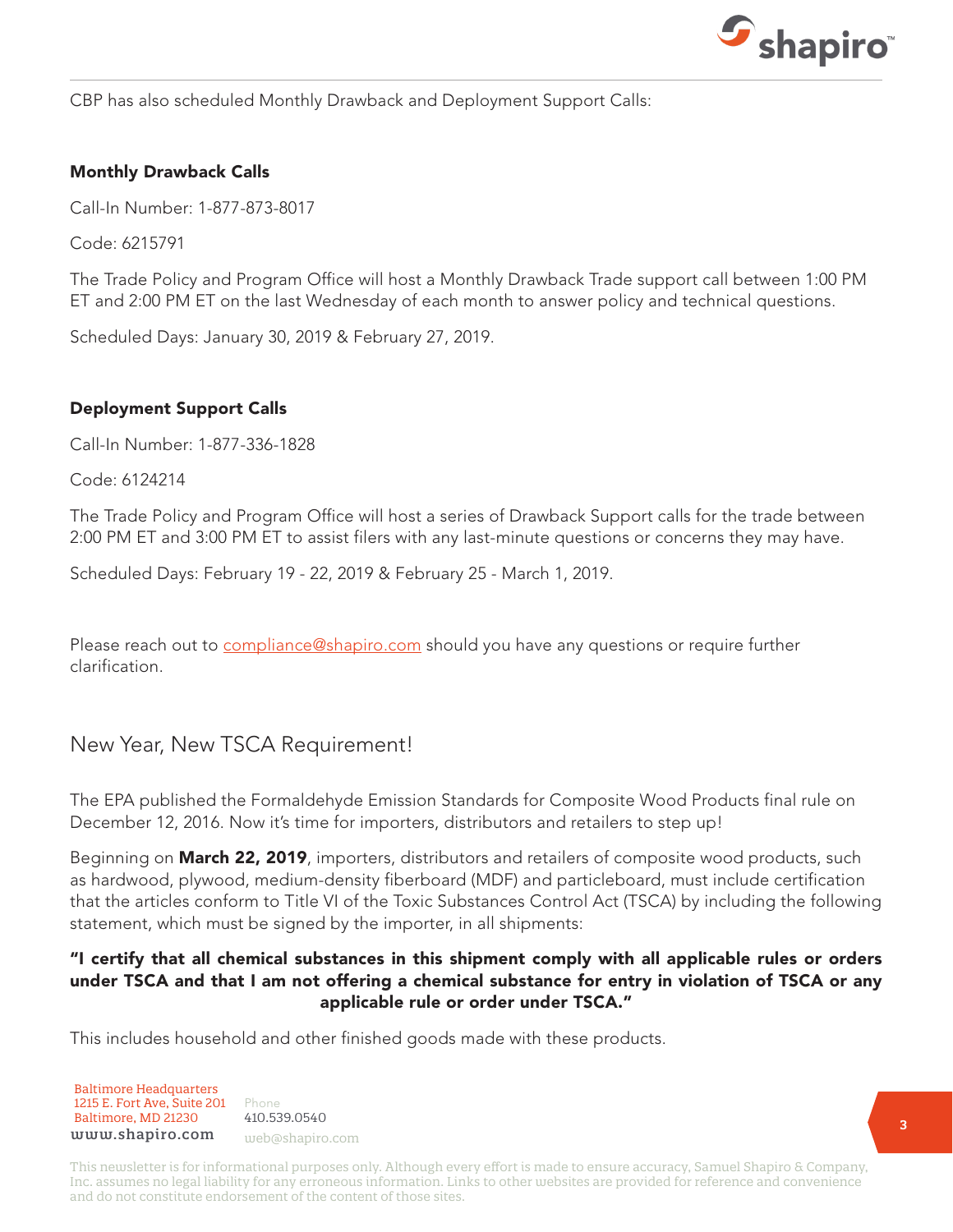

According to the [EPA's Compliance Guide for Importers, Distributors and Retailers,](https://www.epa.gov/sites/production/files/2018-06/documents/small_entity_cg_for_importers_distr_and_ret_june_2018.pdf) importers need to take reasonable precautions, which include but are not limited to:

- Notifying suppliers that any goods ordered are compliant with this rule.
- Identifying the supplier and the purchase date of all items that fall under this rule.
- Complying with EPA requests for any documentation or other information within 30 days.
- Ensuring that written statements confirming TSCA compliance on bills of lading, commercial invoices or comparable documents are on file for a minimum of 3 years. Please note that CBP requires file retention for 5 years.

Webinars are available on **[EPA's Formaldehyde website](https://www.epa.gov/formaldehyde/webinars-small-entity-compliance-formaldehyde-emission-standards-composite-wood)**.

For any questions regarding this message, call 202-554-1404, or contact [tsca-hotline@epa.gov.](mailto:tsca-hotline%40epa.gov?subject=)

Do you need help deciphering the TSCA and its nuances? If so, please contact us at [compliance@](mailto:compliance%40shapiro.com?subject=) [shapiro.com](mailto:compliance%40shapiro.com?subject=) and we can assist you with your questions.

#### Tariff Exemptions - Round One!

As the new year settles in, so do the effects of Trump's trade war with China. Although the holidays have passed, the prolonged government shutdown has left many agencies, such as CBP and USTR, short staffed. Despite temporary employee shortages, the government has begun to release the initial exemption data in regard to companies and products that applied for reprieves from the Chinese Section 301 [List One](https://www.shapiro.com/tariffs/tariff-news/) tariffs.

To date, approximately 101 companies received exemptions on products from over a dozen categories. The biggest product exemptions were granted for valve bodies, such as air brakes, and ice making equipment, which generated \$755.8 million and \$445 million respectively in 2018. Interestingly, reprieves were given to unground ball bearings, despite only generating \$283 million (25.7%) in U.S. imports from China last year.

Thus far, the U.S. government has denied 1,258 formal product requests. With a reported 78.2% of requests being denied, importers patiently and hopefully await approval (or denial) on 10,198 additional exemption requests.

If you have any questions regarding exemptions, please don't hesitate to reach out to us at [web@](mailto:web%40shapiro.com?subject=) [shapiro.com](mailto:web%40shapiro.com?subject=).

Baltimore Headquarters Baltimore Headquarters 1215 E. Fort Ave, Suite 201 1215 E. Fort Ave, Suite 201 Baltimore, MD 21230 www.shapiro.com web@shapiro.com

Phone Phone 410.539.0540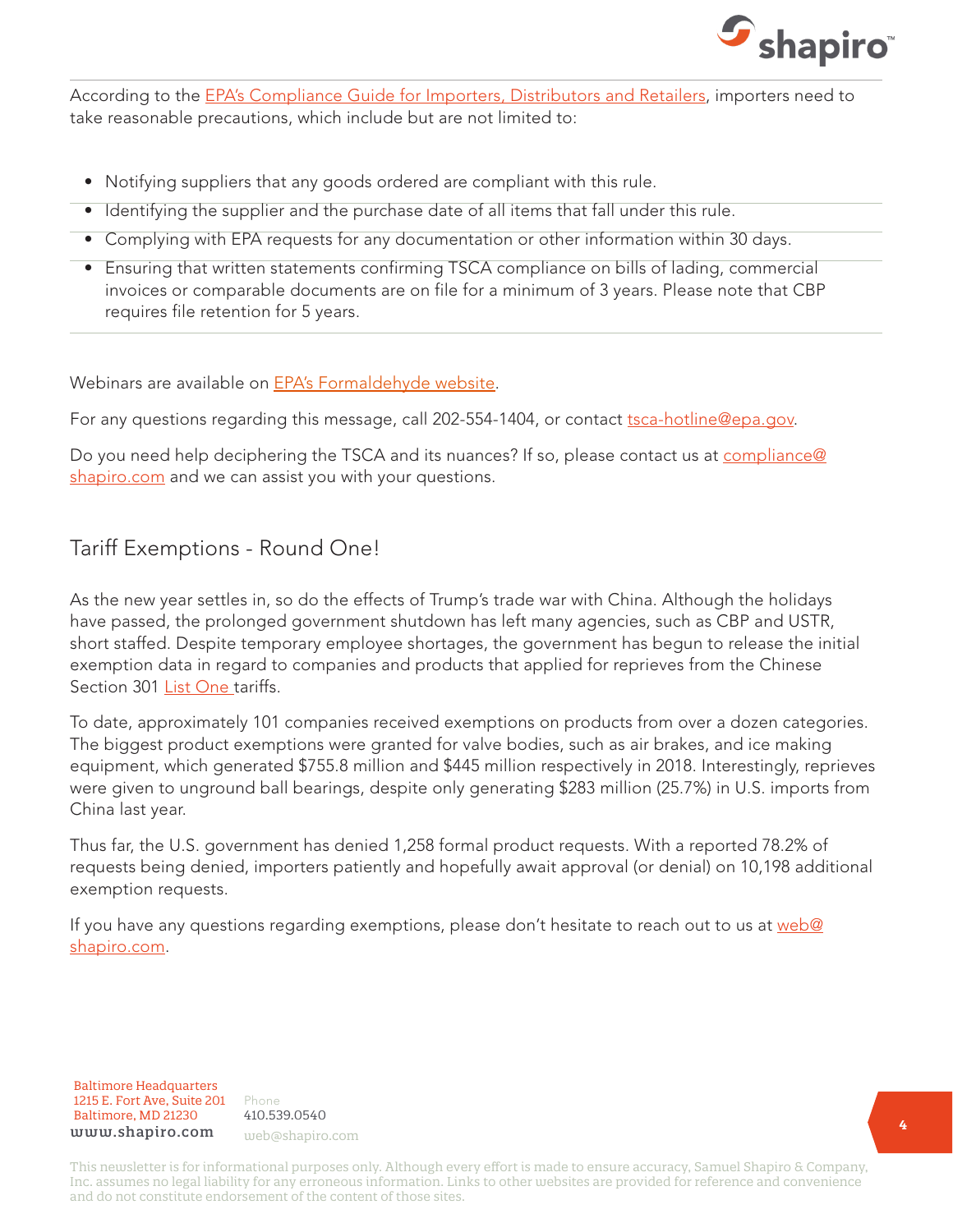

### Amazon Looking to Stop Selling 'CRaP' on E-Commerce Market

Although many consumers look to Amazon as a one-stop shop for everyday items, it appears that recent corporate strategy aims to make this notion a thing of the past. Despite third party goods being responsible for more than half of all sales, the online retail giant looks to increase profit margins via shipment policy changes in this area.

The term 'Can't Realize a Profit', or CRaP for short, has been internally coined for low-profit goods, such as bottled water, soda and snack foods sold on the site. Amazon has decided to begin eliminating altogether, or repackaging, CRaP shipments made directly from third party companies to consumer, instead of via Amazon fulfillment centers. The company attributes the decision to increasing costs on bulky or heavier shipments that generate less than \$15 in profit.

It's no secret to vendors that Amazon has been progressively changing storage and other facility policies for some. Many pundits feel that cargo that isn't profitable for Amazon is getting pushed or charged higher rates in warehouses. As Amazon continues to retain dominance in the e-commerce market, its new CRaP policy leaves its third-party merchants little room to fight back.

Will your shipment be affected by this new policy? If so, reach out to us at [ecomm@shapiro.com](mailto:ecomm%40shapiro.com?subject=) and we can explore alternative fulfillment strategies together.

## ILA (Finally) Reaches Agreement with Philadelphia Port

The International Longshoremen's Association (ILA) voted to pass a six-year contract extension with the port of Philadelphia just days before the new year. The December 21 agreement comes after months of back and forth between the Philadelphia labor union and port employers over staffing levels for lashers and the number of longshoremen involved with monitoring reefer shipments.

On September 6, 2018, both West and East Coast ILA members overwhelmingly approved the ILA-United States Maritime Alliance (USMX), a separate master contract tasked with coastwide jurisdictional issues, leaving port specific issues on the table for the 58 East and West Coast local groups to discuss.

The Philadelphia port was one of the few unsettled localized contracts left. Union negotiations dragged at the Baltimore and Charleston ports as well.

Tensions peaked in May following turbulent regional disagreements from the continually growing vessel and volume sizes along the Delaware River. Union representatives attributed the mounting stress on port and union employees with the uptick in growth, which served as a primary motivator in the extended talks – long passed the prior contract's expiration date.

Baltimore Headquarters Baltimore Headquarters 1215 E. Fort Ave, Suite 201 www.shapiro.com web@shapiro.com Baltimore, MD 21230

Phone Phone rnone<br>410.539.0540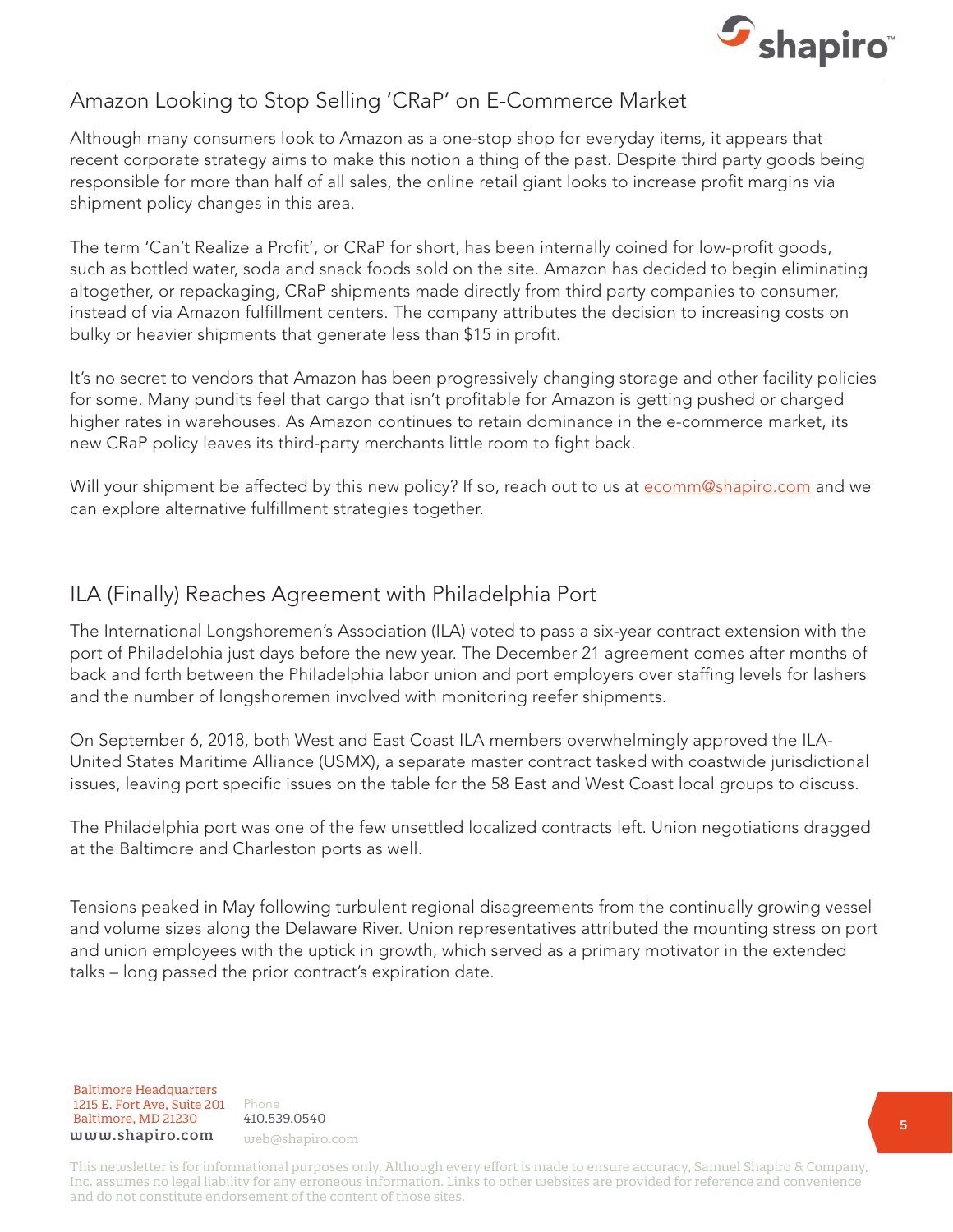

| <b>Master Contract</b> | Wages<br>Medical benefits<br>Carrier-paid royalties<br>Coastwide issues |
|------------------------|-------------------------------------------------------------------------|
| <b>Local Contract</b>  | Work rules<br>Pension<br>Port-specific issues                           |

ILA Master v. Local Contract Jurisdictional Issues

Negotiations went south earlier this month as ILA members nearly went on strike due to uncertainties surrounding the contractual pension language. Ultimately, both sides compromised on staffing levels by agreeing to additional staff assignments for every 150 reefer boxes beyond the first 150 boxes, and increasing the number of lashers as cargo volume increased.

The contract also extends to cover nearby ports in South Jersey and Wilmington.

Employers and union officials hope that this resolution brings six years of peace and productivity at the port.

# **TRANSPORTATION NEWS:**

### Empty Container Volumes at LA/Long Beach Rise as U.S. Exports Decline

U.S. imports have recently spiked as demand remained at record level highs through the annual peak season. Particularly, West Coast ports saw an above average spike in their late and post-holiday peak volumes as importers rushed to beat the next round of **Section 301 tariff** escalations, which, at the time, were set to begin on the first of the year.

The positivity surrounding import surges has cast a shadow over recent concerns of a growing trade imbalance signaled by upward trends in empty container shipments. In 2017, empty container exports rose 11.4 percent at the Port of Long Beach, and more than doubled at the Port of Oakland. On average, U.S.-China trade imbalances are responsible for one third of empty container shipments, costing a reported \$20 billion annually.

Analysts struggle to set clear Q1 2019 projections as necessary forecasting collides with Trump's recent announcement of the 90-day trade war ceasefire. All eyes are fixed on the progress of U.S.-Chinese trade war negotiations as Q2 demand questions begin to emerge as well.

Baltimore Headquarters Baltimore Headquarters 1215 E. Fort Ave, Suite 201 1215 E. Fort Ave, Suite 201 Baltimore, MD 21230 www.shapiro.com

Phone Phone 410.539.0540 web@shapiro.com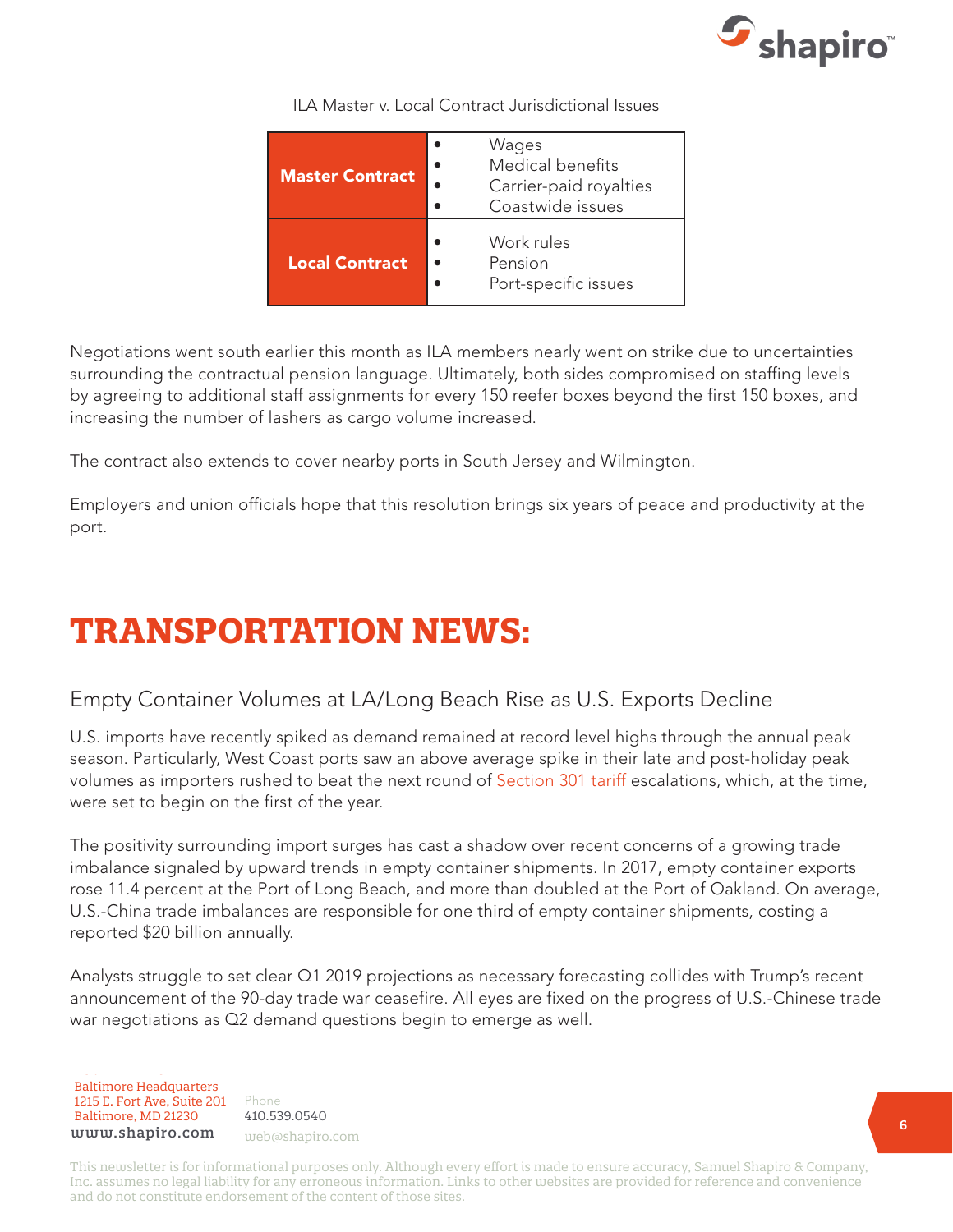

While this news could be seen as a harbinger of tougher times for U.S. exports to China, it also represents significant opportunity for the exporters who can move agilely to take advantage of this imbalance and benefit from the lower export rates associated with this glut of empty containers.

If you are looking for a forwarding partner to help you navigate this changing export marketplace, contact our marketing experts at [web@shapiro.com](mailto:web%40shapiro.com?subject=) to learn more about how Shapiro can assist you.

## Maersk Commits to Net Zero Carbon Emissions by 2050

While steamship lines are scrambling to meet the International Maritime Organization's (IMO) 2020 global marine sulfur cap deadline, Maersk has already set its sights on a far larger target. The steamship line has committed itself to achieving a carbon neutral status by 2050 - a significant step in an industry responsible for 3% of greenhouse gas emissions, according to the International Council on Clean Transportation.

While Maersk's move could be a major stepping stone in the quest to reduce greenhouse gas emissions, it's important to consider the path which Maersk plans to take to achieve its target. Maersk's goal assumes that carbon neutral vessels are commercially available by 2030, supported by accelerated technological innovation in the industry, as well as widespread adoption of said technologies.

Industry experts have stated that widespread adoption of carbon neutral vessels will require carriers to pursue new fuels for vessels in preparations for the 2020 sulfur cap, instead of opting for emissions scrubbers for vessels, which could make the transition to alternative fuels more difficult. Nevertheless, with shrinking margins and the higher cost of alternative fuels, this will be a difficult justification for many vessel owners.

For shippers, Maersk's announcement serves as a reminder of the important role fuel plays in **ocean** [freight pricing](https://www.shapiro.com/newsletters/october-2018-issue-198/#st-3). While bunker surcharges have remained relatively stable for the past few years, the IMO's 2020 deadline will begin to disrupt the market in 2019 and shippers should be prepared for a changing cost structure from the carriers.

Please don't hesitate to reach out to [web@shapiro.com](mailto:web%40shapiro.com?subject=) with any questions surrounding the sulfur requirements that will go into effect in 2020.

### Airports and Airlines Update

American Airlines announced several changes to cargo routes based on recent passenger data. They are eliminating low-passenger volume flights, while adding new services based on the seasonal loads that proved well in the past.

#### Eliminated:

- PHL-FRA/MUC
- JFK-DUB/EDI
- ORD-MAN/PVG

Baltimore Headquarters Baltimore Headquarters 1215 E. Fort Ave, Suite 201 www.shapiro.com web@shapiro.com Baltimore, MD 21230

Phone 410.539.0540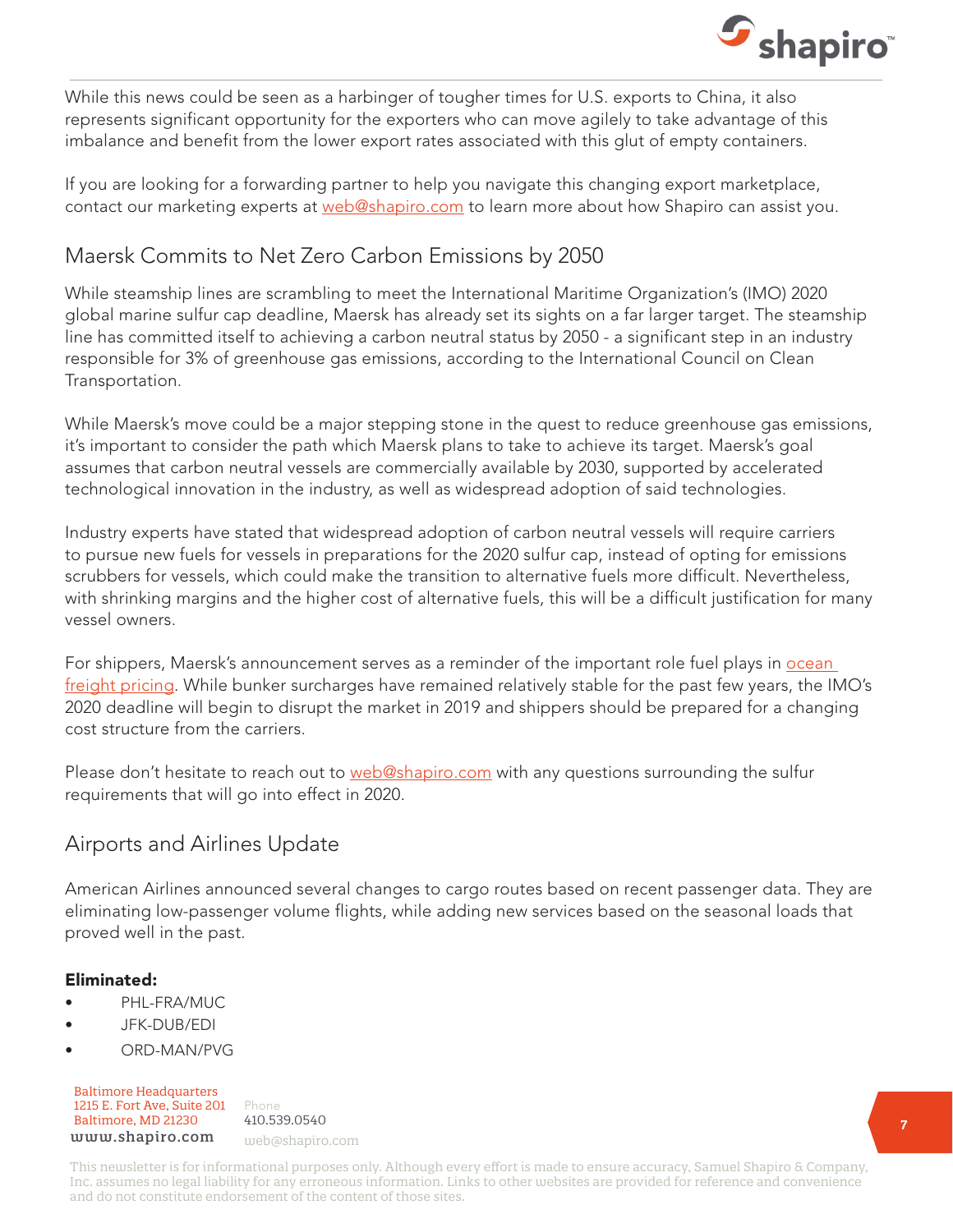

#### Added:

- PHL to PRG/BUD/TXL/BLQ/DBV/EDI
- PHX-LHR
- DFW-DUB/MUC
- CLT-MUC
- ORD-ATH

IAG Cargo, comprised of British Airways, Iberia, Aer Lingus, Veuling and Level, announced new routes between LHR-PIT/ISB. Cargolux started HKG-MEX with two trips per week and one stop in GDL a week.

Cost and environmental impact concerns have recently halted the development of a new international airport in Mexico City, and led to disappointment in the market's outlook for improved infrastructure.

Qatar Airways Group's recent acquisition of China Southern Airlines exchanges their existing membership with the SkyTeam Airline Alliance for the One World Alliance.

China granted the right to negotiate fifth freedom cargo services to its CGO and XIY Airports. The airports have seen marked increases in the exponential growth of e-commerce, so the new right to negotiate offers relief to the busier Beijing and Shanghai hubs with its inland location.

#### CSX Pivots on Baltimore Howard Tunnel Rail Project, Commits to \$91 Million in Private Funding

In yet another development in Baltimore's Howard Street Tunnel expansion project, CSX Transportation has pledged \$91 million in private funding to support the initiative. The announcement nullifies now former CEO Hunter Harrison's decision to abandon financial support. CSX attributes the reversal to recent project re-evaluations, which forecast higher profits and more competitiveness for the Port of Baltimore than originally expected.

Overall, the substantial scale of the project is due largely to the tunnel's historical relevance. Built by the B&O Railroad in the 1890s, the tunnel served as the longest in the railroad's network and earned its position on the National Register of Historic Places. In modern times however, the tunnel has long been considered a CSX choke point along the I-95 corridor.

The moribund project's complete revival now rests on its ability to request and reobtain nearly \$155 million in Federal funding that was originally declined by the State of Maryland following the previous withdrawal of CSX financing. With a private sector partner in place, the state of Maryland must now resume discussions with federal officials and reevaluate the timeline for project completion.

Baltimore Headquarters 1215 E. Fort Ave, Suite 201 **Baltimore, MD 21230** 410.539.0540 www.shapiro.com web@shapiro.com

Phone 410.539.0540